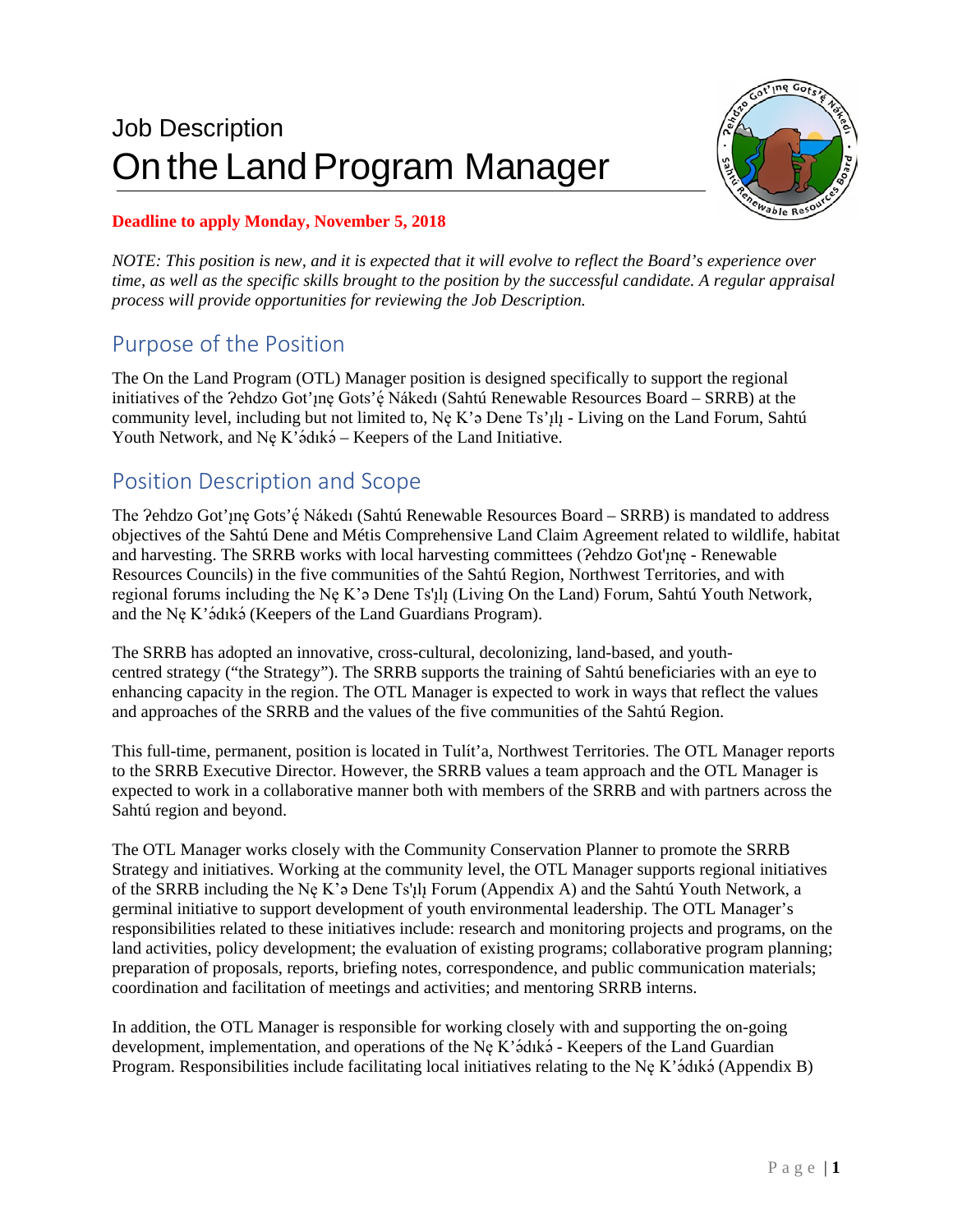involving Guardians<sup>[1](#page-1-0)</sup>, Elders, knowledge holders, and youth; providing expertise in designing and undertaking collaborative and traditional knowledge research and education in the communities and during on the land camps; addressing key questions through the facilitation of focus groups; and aiding in the interpretation of the results of Guardian fieldwork.

The OTL Manager operates in a multi-disciplinary and cross-cultural setting. Cross-cultural aspects of the position include, but are not limited to, capacity building, program delivery, participatory action research (including monitoring), and supporting self-determination. They are expected to perform tasks such as proposal writing, reporting, and budget management to support research, training, and stewardship initiatives. They will also be required to provide hands-on support in the delivery of on the land programming, including, but not limited to, travel, camps, harvesting activities, and research and monitoring.

The incumbent communicates regularly with the SRRB Board, staff, and community partners. Given the collaborative nature of this position, the incumbent also works to maintain close relationships and partnerships with Communities, Community Members, program participants, and stakeholders from government, business, and non-profit agencies.

### **Responsibilities**

- Support the on-going objectives of the Ne K'a Dene Ts'<sub>1</sub> $\parallel$  Forum and the Sahtú Youth Network, which includes:
	- Provide support in the organization and execution of the annual Dene Ts'<sub>Ill</sub> Schools, including proposal development; program planning, budgeting, coordination and supervision; risk management; and reporting.
	- Support research and monitoring programs.
	- Plan, coordinate, and supervise on the land activities.
	- Take part in the development of policies relating to SRRB initiatives and programs.
	- Prepare proposals for both programs and research, undertake reporting.
	- Correspondence, including briefing notes and public communication materials.
	- Coordination and facilitation of meeting and activities.
	- Mentor SRRB interns.
	- Actively pursue professional development opportunities as needed to support programming.
- Support the development, implementation and on-going initiatives of the Nę K'ádiká Keepers of the Land Guardian in partnership with the Sahtú Dene Council and other participating organisations.
	- Facilitate local initiatives relating to Nę K'ádiká involving Elders, knowledge holders, and youth.
	- Undertake collaborative and traditional knowledge research and education in the communities and during on the land camps.
	- Aid in the interpretation of results of Nę K'ádiká fieldwork.
	- Support training and risk management for Nę K'ádiká in a culturally appropriate manner.
- Support SRRB operations
	- Foster, develop, promote, and maintain relationships and partnerships with communities, community organizations, program participants, and stakeholders.
	- Provide information and offer expertise where available to the Executive Director to inform SRRB programs.

<span id="page-1-0"></span><sup>&</sup>lt;sup>1</sup> For more on Indigenous Guardians, see www.indigenousguardianstoolkit.ca.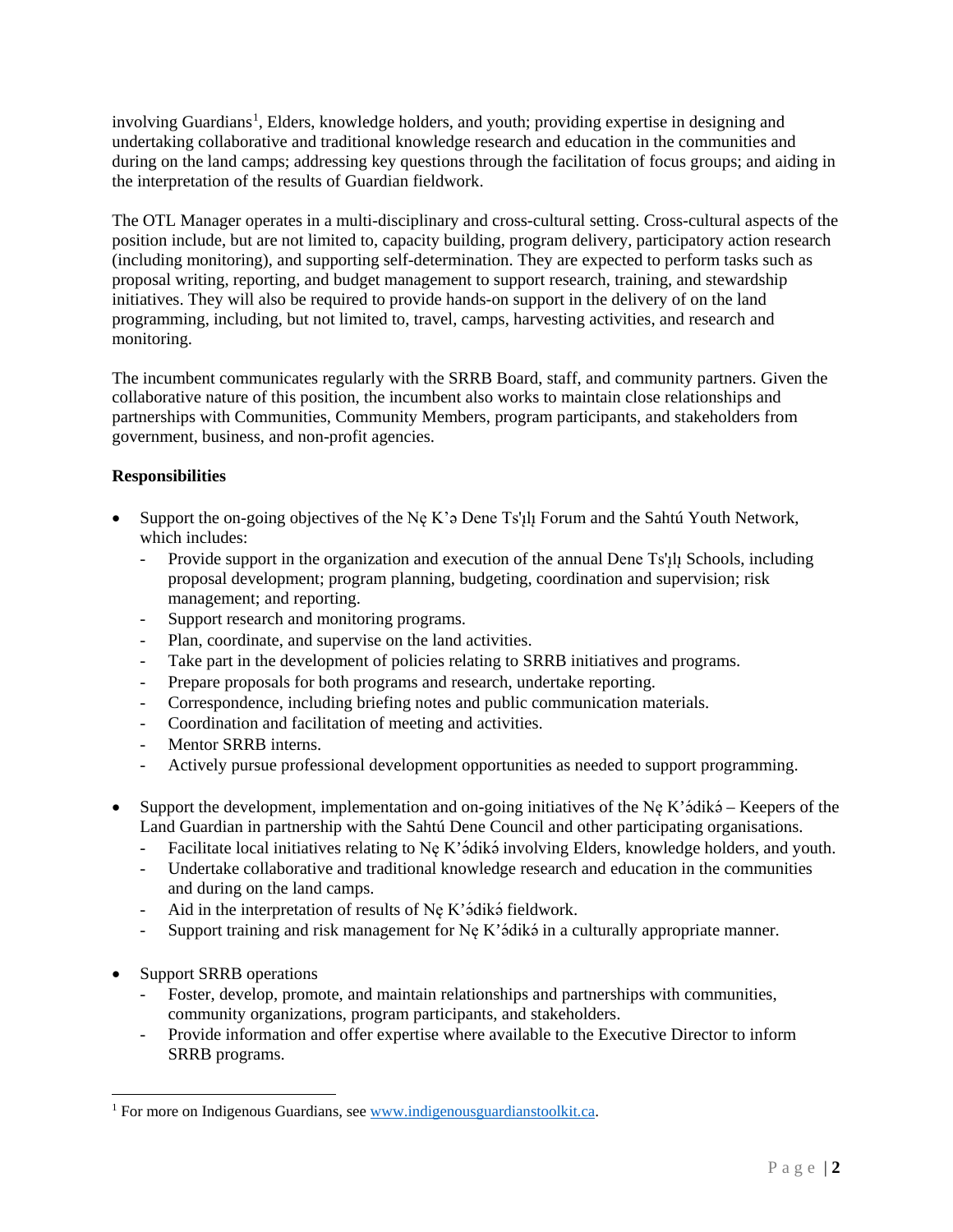- Attend SRRB meetings as needed to provide reports and information as needed.
- Generate funding proposals to support SRRB research and programs, undertake required reporting.
- Other duties, including administrative tasks, as required to support SRRB programming.

#### **Education**

Education for this position is typically attained through the completion of a Master's degree in a relevant field **OR** a combination of education and experience applicable to the position. Relevant fields include, but are not limited to, Native Studies, Environmental Studies, and Community Development.

### **Required Knowledge, Skills, and Abilities**

- Experience generating funding proposals for research and/or programming and the reporting and budget management requirements related to such proposals.
- Experience working with community organizations and developing healthy partnerships in crosscultural contexts.
- Strong research skills and ability to remain current with trends and best practices.
- Well-organized, able to plan and work independently and in teams.
- Ability to work in a multi-disciplinary environment.
- Ability to network with government, business, and non-profit agencies.
- Excellent written and oral communication skills.

#### **Assets**

- Knowledge of the Sahtú Region, the Sahtú Dene and Métis Comprehensive Land Claim Agreement, and Dene Kedǝ (North Slavey) language.
- Sound understanding of environmental and Indigenous issues in the North.
- Experience in leading On the Land programs.
- Experience in mentoring, education, or training.
- Certifications in the following areas of outdoor leadership: Environmental Monitoring, Wilderness First Aid, Project Management, Risk Management.

#### **Working Conditions**

The position is located in a remote community that is only accessible by air for the majority of the year. The majority of the OTL Manager's time will be spent working in an office setting, with some time spent at community events, and networking and meeting with various stakeholders and the community at large. Some work time will be in outdoor settings, including being on the water in the summer and being outside during the winter months. This may include instructing or attending outdoor leadership activities, attending culture camps in the bush, and travel in a wilderness setting. On occasion, and depending on operational requirements, the OTL Manager may be required to work evening and weekends.

The OTL Manager is required to frequently travel between Sahtú communities. Travel may take place using, but not limited to, small plane, boat, snowmobile, or canoe. Occasional travel to centres outside the NWT may also be required.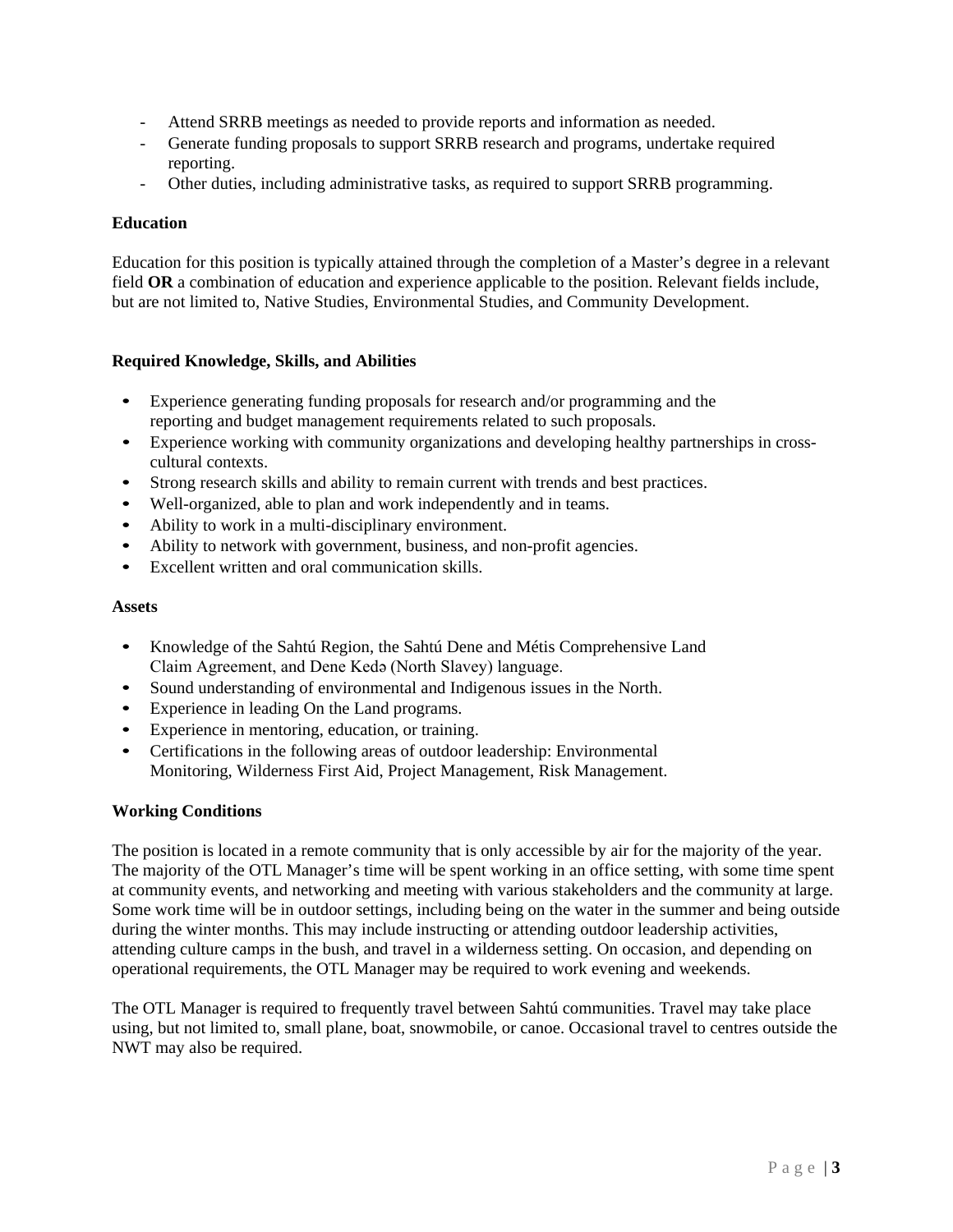### **APPENDIX A**

# **Nę K'ǝ Dene Ts'ılı̨ (Living on the Land) Forum ̨** Terms of Reference

(last revised May 28, 2017)

# Background

Many land-based projects and programs are underway in the Sahtú Region, with the involvement of various community, regional, territorial and federal departments as well as industry and academic partners. During a three-day interagency meeting in November, 2013, a consensus was reached that research and monitoring programs and projects should be well coordinated, with strong guidance from Sahtú communities. Governments and industry require research that will support wise, evidence-based decision-making.

As a consequence, Sahtú organizations and the Government of the Northwest Territories (led by the Department of Environment and Natural Resources) agreed to convene a group known as the "Sahtú Environmental Research and Monitoring Forum". In 2017 a Dene name was adopted to reflect an expanded mandate for the Forum - Ne K'a Dene Ts'<sub>Ill</sub> - meaning "living on the land."

With climate change effects and potential cumulative impacts from future possible development scenarios, the need for this work is expanding. During a series of meetings in 2015-2016, Ne K'a Dene Ts'<sub>I</sub>l, Forum members agreed that current low oil and commodity prices present an opportunity for coordinated planning and communications with the development of a strategic research and monitoring framework in preparation for possible development of the shale oil play in the Tulit'a District as well as other land uses in the region. Furthermore, a need was identified for engagement and coordination to support community priorities related to Dene ts'<sub>Il,</sub> including the traditional economy and on the land activities. The Forum chose to expand its mandate in order to address these needs.

Mandated by the Sahtú Dene and Métis Comprehensive Land Claim Agreement, ?ehdzo Got'ıne (Renewable Resource Councils) in each Sahtú community have a special role in collaboration with the ?ehdzo Got'ıne Gots'e Nakedı (Sahtu Renewable Resources Board - SRRB). Together, Pehdzo Got'jne and the SRRB support objectives in the land claim agreement, including the objective "to recognize and encourage the way of life of the Sahtu Dene and Metis which is based on the cultural and economic relationship between them and the land." There is a need to focus on supporting and resourcing ?ehdzo Got'ıne and create consistent opportunities for their collaboration.

# Vision

Traditional economy, on the land, and research and monitoring programs in the Sahtú are coordinated and conducted in ways that reflect regional and community priorities, engage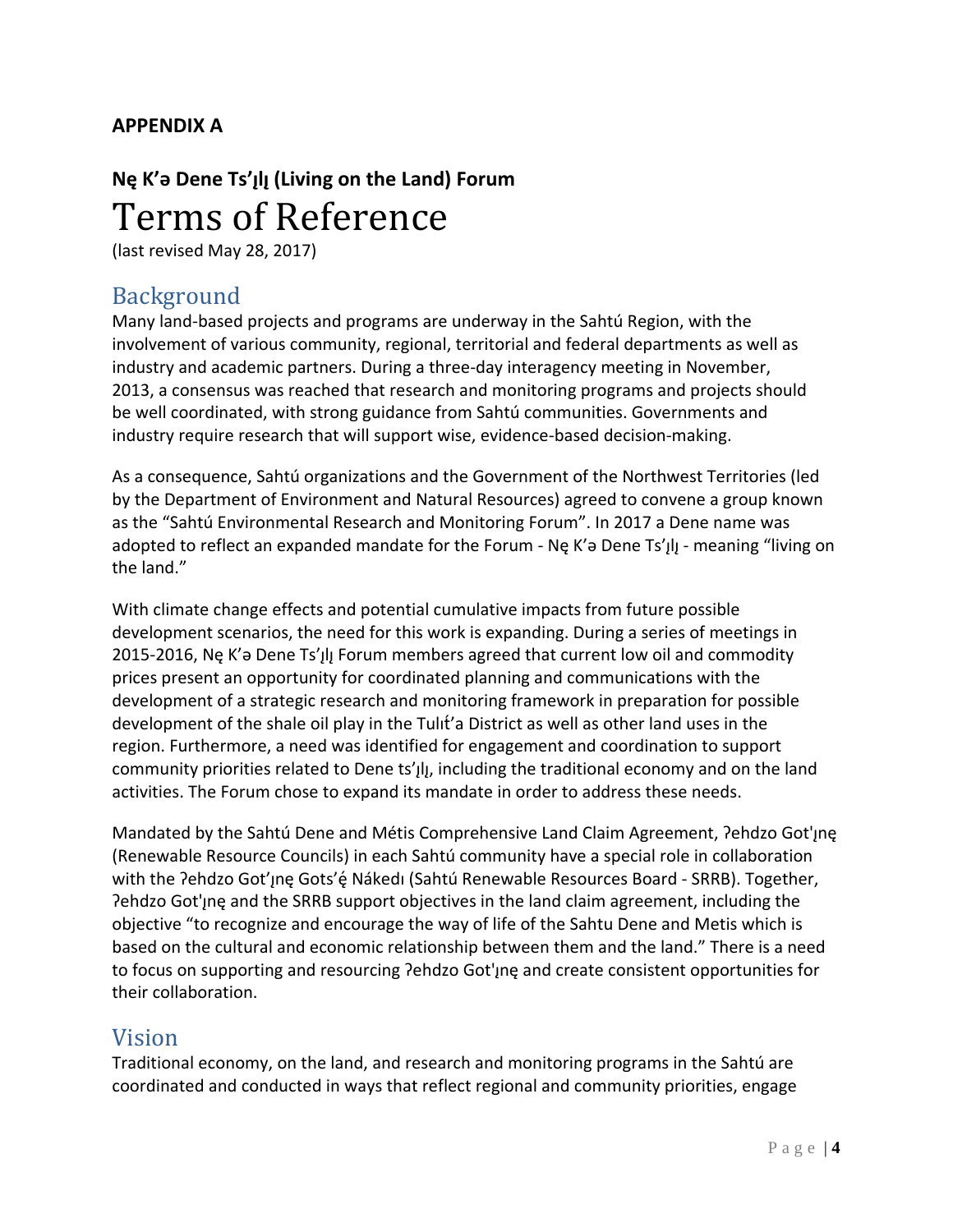community members and leadership organizations, value both science and traditional knowledge, and support wise decision-making.

# Purpose

The Ne K'a Dene Ts'<sub>I</sub>II Forum will provide advice and coordination support for traditional economy, on the land, research, and monitoring initiatives by providing a venue for discussing plans and accommodating the priorities and traditional knowledge of Sahtú community members and leadership organizations.

# **Objectives**

Ne K'a Dene Ts'<sub>I</sub>II Forum will address the following objectives in supporting Sahtú traditional economy, on the land and research and monitoring programs:

- Identify regional priorities and gaps
- Build cross-cultural understanding
- Respect, support and protect traditional knowledge processes
- Support wise decision-making based on evidence from science and traditional knowledge
- Support youth leadership development
- Build local capacity in the Sahtú to collaborate in, coordinate and lead research
- Identify opportunities for: collaborative research involving communities; communication; information-sharing; and cross-cultural interpretation of research results

# Guiding Principles

The Ne K'a Dene Ts'<sub>l</sub>l<sub>l</sub> Forum is cross-cultural, and our processes are based on the following principles of mutual respect:

- All comments are important
- All members can openly share their opinions
- Decisions are made by consensus.
- Be open-minded/don't judge
- Information is plain language whether in Dene or English language, and shared with communities
- Stay focused on objectives
- Think past, present, and into the future

# Structure

The Ne K'a Dene Ts'ılı Forum is led by a Chairperson and supported by a Resource Group as well as a Secretariat overseen by the SRRB.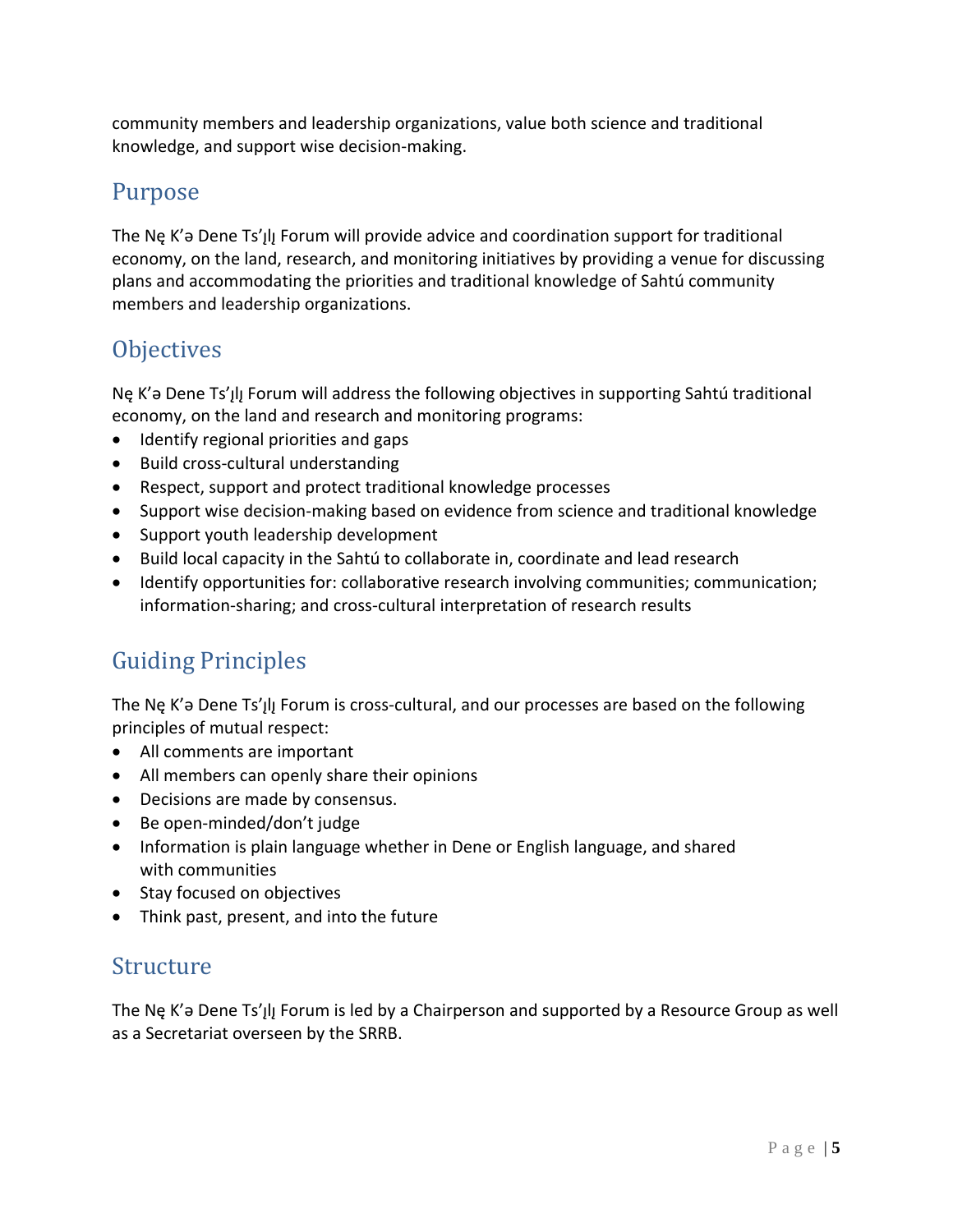### Chairperson

- The Chairperson is appointed by a consensus decision of the group.
- The appointment is reviewed annually.
- The Chairperson works with the Forum Secretariat to set meeting agendas, and to facilitate meetings.

### Membership

The Forum consists of representation from each of the five ?ehdzo Got'ıne in the Sahtú Region; youth, the Sahtú Secretariat Inc., the territorial and federal governments, industry, and the SRRB.

- The majority of the members are Sahtú beneficiaries.
- Alternates are delegated to ensure consistent membership and attendance.
- The Forum may identify additional delegates by consensus to participate as needed.

### Member Qualifications

The membership should include people with a range of qualifications, including:

- Dene/Métis harvesters
- Strong communicators
- Expertise in traditional knowledge and science
- Leadership abilities
- Action oriented
- Passionate

### Member Roles

Ne K'a Dene Ts'<sub>l</sub>l Forum members assist in achieving Forum objectives in the following ways:

- Attend meetings or send an alternate.
- Be prepared read background material before each meeting.
- Review and provide feedback on documents distributed by email.
- Provide guidance to the Forum.
- Report back to communities or organizations.

### Resource Group and Secretariat

- The Resource Group may consist of staff from partnering organisations, including the SRRB, Sahtú Secretariat Inc., NWT Environment and Natural Resources (ENR), NWT Industry, Tourism and Investment, and the Central Mackenzie Explorers Group (CMEG).
- The Secretariat consists of SRRB staff and/or Managers.
- The Resource Group assists the Chair and Secretariat in planning and organizing Forum activities, recording meeting notes, securing funding, administrating finances and delivering plain language and technical documents and reports.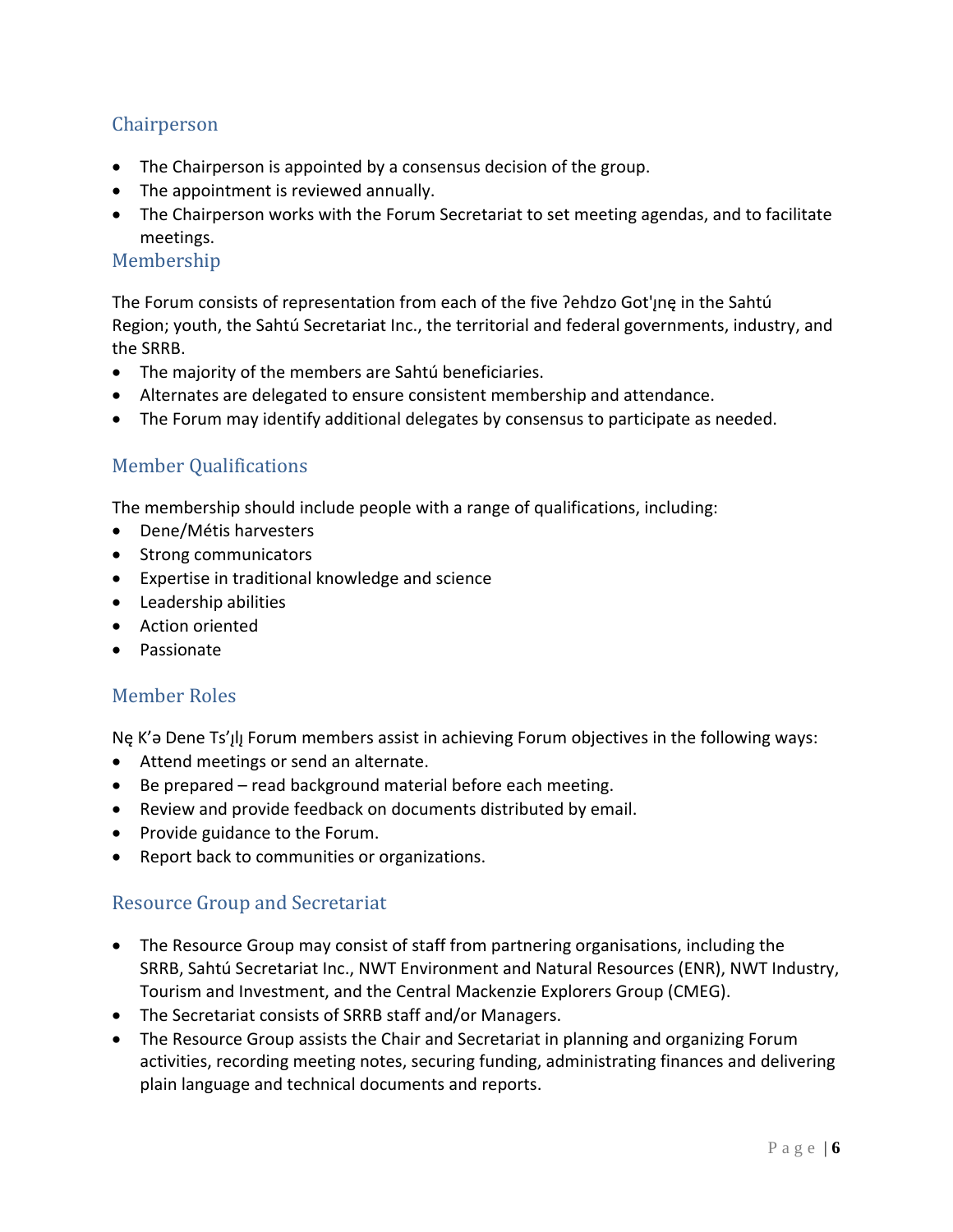# **Activities**

The Ne K'a Dene Ts'<sub>I</sub>II Forum will meet its objectives through activities that will include, but may not be limited to:

- 1. Development of a five-year Sahtú research and monitoring strategy and a five year traditional economy and on the land program strategy
- 2. Consistent updates from program leads with proposed projects or activities in progress
- 3. Discussions of research license applications under review by Forum members
- 4. Cross-cultural on the land camps and training initiatives
- 5. Assessments of progress on Forum objectives

### Meeting Frequency and Procedures

- An in-person meeting at least twice per year, in locations to be determined by consensus of the Forum membership with consideration of budget constraints.
- A cross-cultural on the land camp once per year.
- At least six additional meetings by teleconference, including thematically focussed meetings, with a frequency to be determined according to workload.
- Plain language summaries of reports and important documents will be prepared.
- Summary documents will be used by Forum Members to assist with written and verbal communications back to the organization that they represent.
- As required, representatives of Sahtú-based organisations will caucus by teleconference or in person, in order to develop inputs for consideration by the larger Forum, or to address Sahtú coordination and capacity building that is not directly applicable to other member organisations.

### Reimbursement of Meeting Costs

Meeting costs including travel expenses and honoraria for Ne K'a Dene Ts'ılı Forum members, as required, will be reimbursed with administrative support from the SRRB as per the Government of the NWT guidelines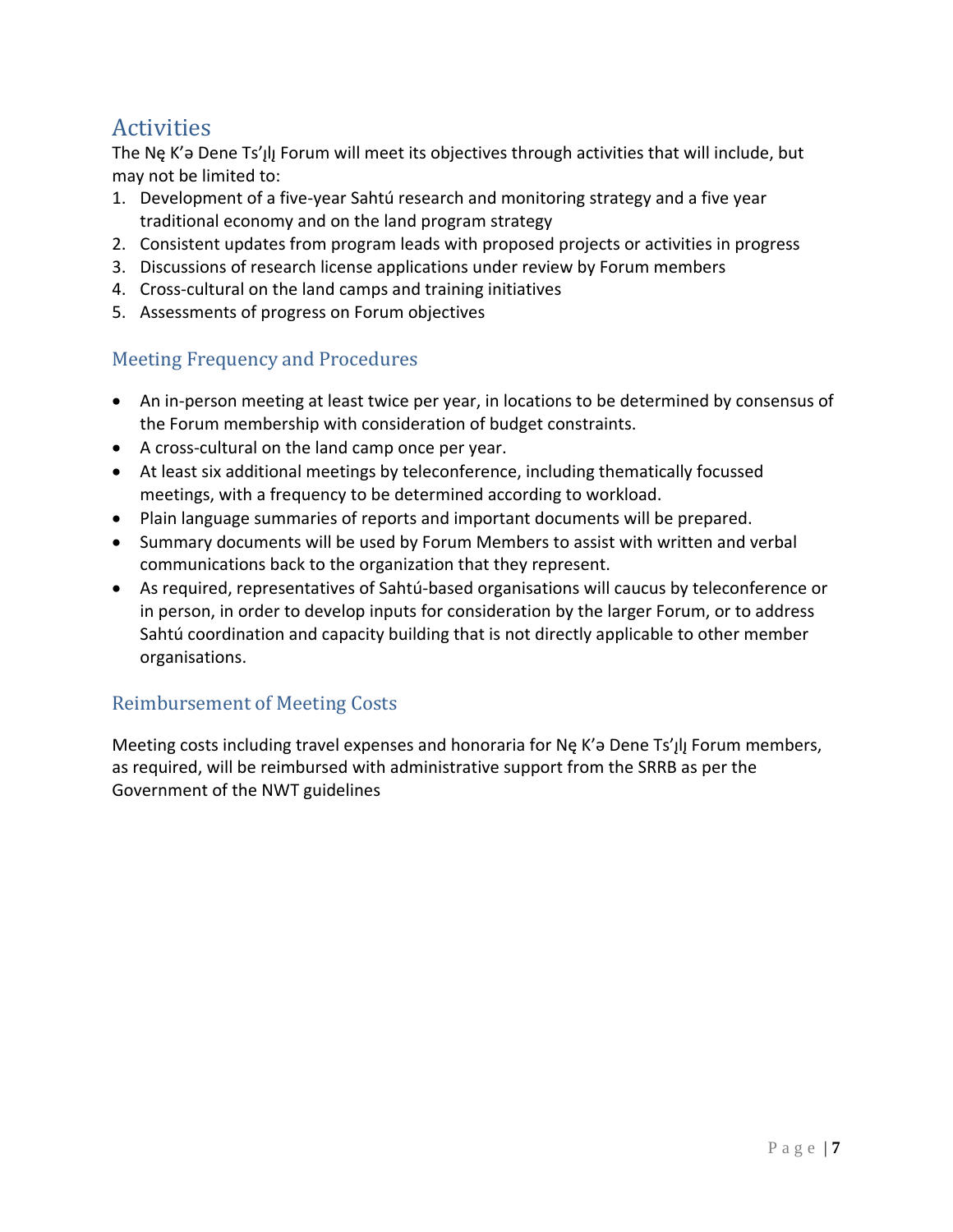## **Appendix B**

Summary Proposal Sahtú Nę K'ádıká – Keepers of the Land *Pilot Program*

Grand Chief Wilfred McNeely Jr, Steve Kakfwi, and Bobby Overvold *With assistance from Ɂehdzo Got'ı̨ nę Gots'ę́ Nákedı* July 5, 2018



# **Contents**

| Rádelįhkó (K'áhsho Got'ıne): Proposed Ts'ude Nılıne and Tu>eyeta Indigenous Protected Area 12    |
|--------------------------------------------------------------------------------------------------|
| Tulít'a/Tłegóhłı (Shúhtaot'ıne, K'áalo Got'ıne, Daho Got'ıne), and Ross River (Tu Łidlini Dena): |
|                                                                                                  |
|                                                                                                  |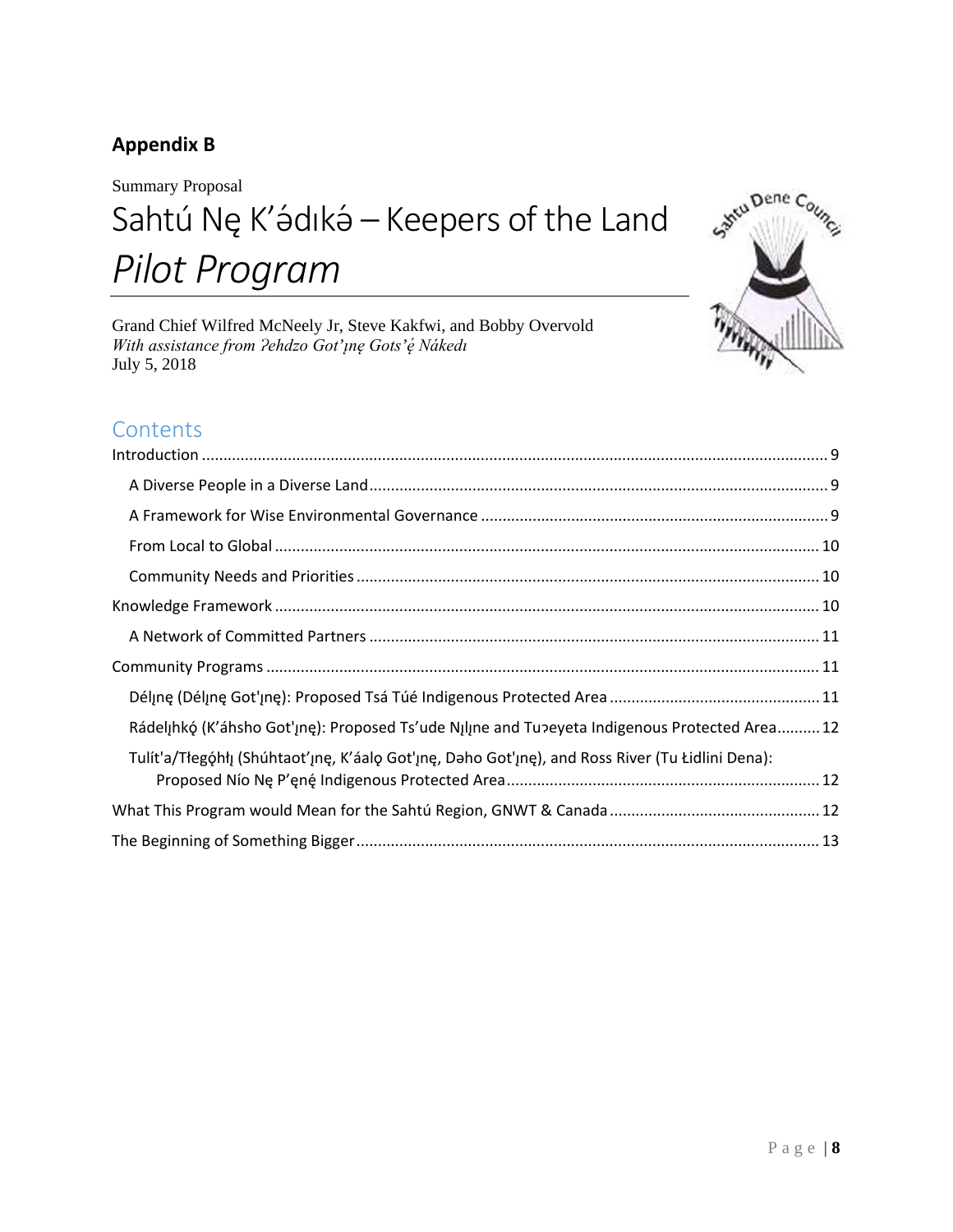## <span id="page-8-0"></span>Introduction

Guardian programs "empower communities to manage ancestral lands according to traditional laws and values." Guardians themselves are our "eyes and ears on the ground" and undertake environmental monitoring, cultural site maintenance, land-use planning, tourism activities and more. Guardian programs, in Canada and worldwide, have significant ecological, social, cultural and economic benefits – they connect people to their lands, strengthen transmission of Indigenous knowledge, stories and wisdom, and provide employment opportunities.

There is a desire from Indigenous Governments, the Government of the Northwest Territories (GNWT), and the Government of Canada to work together to advance Guardian programs by bringing together complementary programs towards the larger goal of land stewardship. Simultaneously, it is important to ensure that Guardian programs are designed and led by Indigenous communities and reflect community needs and values. GNWT and Canada – as well as other non-government organizations – can play key supporting roles.

In the Northwest Territories (NWT), Guardian programs are gaining traction and many communities are looking to develop or enhance on-the-land initiatives. The Sahtú Region is proposing a pilot Nę K'ádiká (Guardian) program arising from our strengths in environmental governance involving locally driven programs with a regional framework. Our focal points for the pilot will be proposed Indigenous Protected Areas, involving elders and youth with support from various partners with partners and Sahtú Dene Council taking the lead. There are many reasons why the Nę K'ádıká Program is both timely and needed. A wide variety of partnerships and funding mechanisms will play a key role in supporting this program.

### <span id="page-8-1"></span>A Diverse People in a Diverse Land

The Indigenous peoples of the Sahtú Region have governed ourselves and have provided stewardship over the land since time immemorial. Evidence of this is the language that is written on the land through our placenames, and the stories passed down through generations dating back to the era of giant animals that roamed the earth, the dispersal of some of our original peoples westward and southward following the double winter of a long ago volcano eruption, and the sinuous trails carved into the land and partially traced through the Dene Nation mapping project.

Our homeland is perhaps the most ecologically diverse and pristine landscape in North America, encompassing Sahtú (Great Bear Lake) the world's eighth largest inland sea, as well as large portions of the majestic Shúhtaot'µnę Nę́nę́ (Mackenzie Mountains) and Dəho (Mackenzie River), the longest river system in Canada and the second largest drainage basin of any North American river, and Nęla (the end of the treeline). The diversity of the land is reflected in our rich cultural and linguistic diversity, maintained through family-based harvesting and stewardship systems collectively encompassing the entire landscape. We are a healthy land supporting robust populations of numerous species listed under the Federal and Territorial Species At Risk Acts. Consistent with the International Convention on Biodiversity, and especially Article 8(j) related to Indigenous knowledge and ways of life, we envision a future for the Sahtú in which our biocultural diversity remains resilient in the face of global environmental change. **We seek to establish approximately 15 million hectares of Indigenous Protected Areas by 2020 as a contribution to Canada's Pathway to Canada Target 1.**

### <span id="page-8-2"></span>A Framework for Wise Environmental Governance

Our communities have been preparing for this opportunity for since establishment of the Sahtú Dene and Métis Comprehensive Land Claim Agreement in 1993 – the Agreement envisions a robust framework for land use planning and community-driven conservation based in Dene Ts'<sub>1</sub>l<sub>1</sub>, or "the way of life of the Sahtú Dene and Métis which is based on the cultural and economic relationship between them and the land." Our environmental governance system is guided by Dene  $\alpha$  (laws) and Dene ts'<sub>1</sub>l<sub>1</sub>, and drawing strength from our spirituality and ceremonies reflecting our deep knowledge of our place in the universe.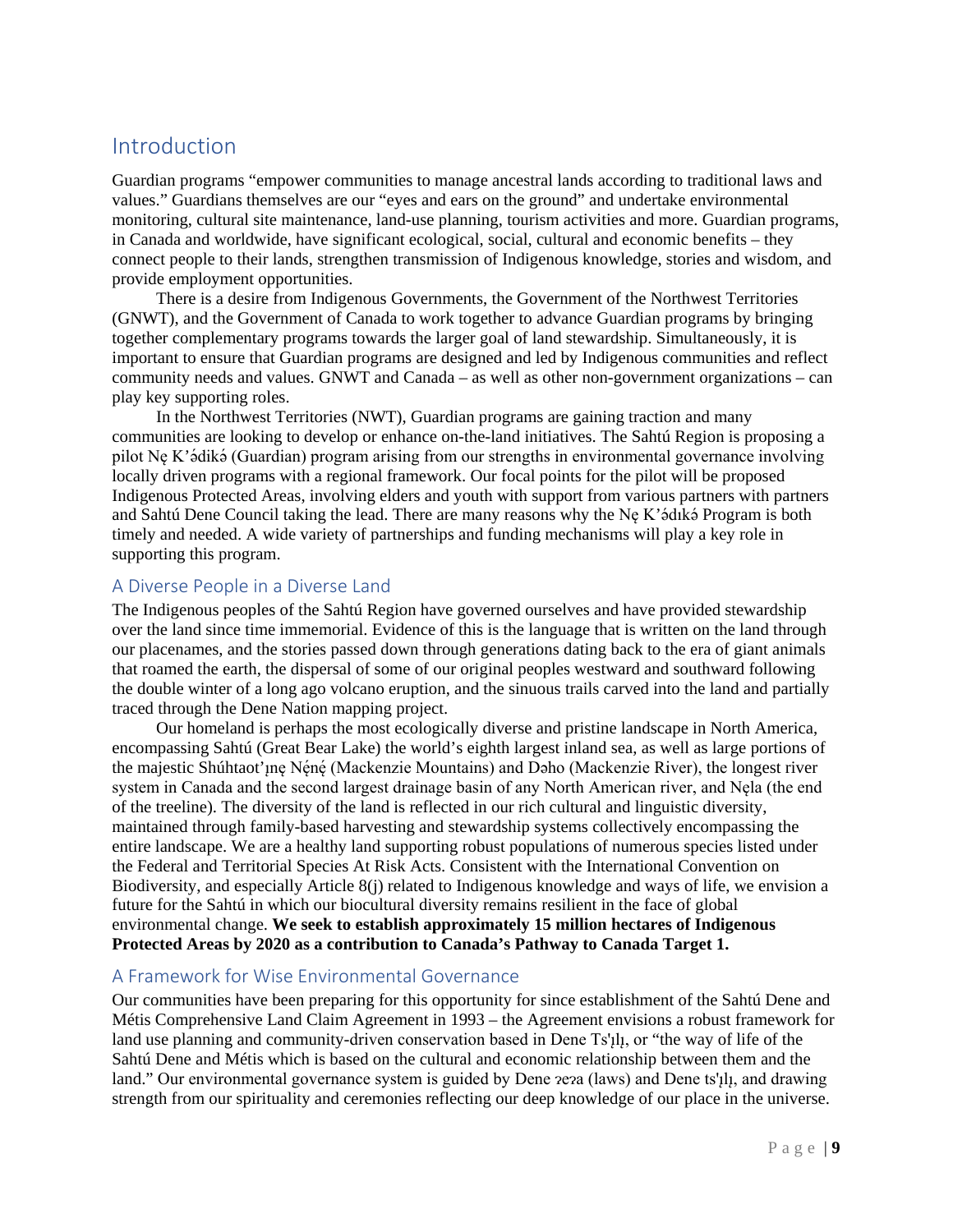Community-driven processes are well underway for establishment of three Indigenous Protected Areas as focal points for a Nę K'ǝ́ dıkǝ́ – Keepers of the Land program. **A Sahtú Leadership Meeting in Tulı́ t'a on April 24-25, 2018 called for a unified proposal to the Federal and Territorial governments for a Sahtú Pilot Guardian initiative.** 

The Nę K'ádıká program will build on our existing strengths in governance: Indigenous **governments** will ensure that the Nę K'ǝdikǝ́ program remains consistent with the vision for healthy peoples and land, with advice from established local interagency **Working Groups**. **Ɂehdzo Got'ı̨ nę (Renewable Resources Councils)** are empowered under the land claim agreement to support community participation in way of life and research/monitoring initiatives with support from the regional **?ehdzo Got'ı̨ nę Gots'ę́ Nákedı (Sahtú Renewable Resources Board - SRRB)**. The regional **Nę K'ǝ Dene Ts'ı̨ lı̨ - Living on the Land Forum**, established in 2014, has a strong track record in supporting coordination of efforts and networking with outside resource people on themes of common interest through monthly teleconferences and annual conferences; community representatives on the Forum are tasked with keeping leaders informed of plans, activities, and key learnings that can be used in decision-making.

#### <span id="page-9-0"></span>From Local to Global

Our experiences are diverse, but many of the socio-ecological processes that currently affect us are crossregional or even global. For this reason, we wish to pilot an initiative that is founded in our longstanding governance and stewardship practices, provides a strong regional system based on strongly selfdetermining communities. This system will encompass training, research and monitoring, and learning – in family areas, in districts, in the Sahtú region as a whole, territorially, in Canada, and internationally. As elder George Barnaby puts it, the Sahtú governance is founded in self-determination at the grassroots; at local and regional levels, the leaders take their direction from the best knowledge and experience of the people, including both traditional knowledge and science. We strongly believe that a regional Ne K'ǝ́dikǝ́ system will be the basis for wise decision-making at all these scales, embracing the combination of spiritually informed diversity and coordinated action that is necessary to achieve our vision for healthy futures.

#### <span id="page-9-1"></span>Community Needs and Priorities

At the April 24-25 Leadership Meeting in Tulít'a, elders, leaders and youth all spoke to key challenges in securing for achieving our vision for healthy homeland and peoples. Six intersecting priority themes were identified in order to address these challenges – themes that are embedded in the objectives defined in the Sahtú Dene and Métis Comprehensive Land Claim Agreement:

- 1. Healing, spirituality and ceremony
- 2. Family-based learning bringing together three generations
- 3. Understanding changes
- 4. Dene zetene (traditional trails)
- 5. Dene béré (food security/sovereignty)
- 6. Dene kǝdǝ, Dene godı and Dene ɂeɂa (language, stories and laws).

### <span id="page-9-2"></span>Knowledge Framework

At the heart of the Ne K'ádiká program is Dene and Métis life on the land. Each community has a core on the land program, but it has been a struggle to maintain these programs due to lack of long term or coordinated capacity support (human resources and funding). A balance of community and regional training, research/monitoring and governance processes will ensure that learnings from on the land programs are well documented, analysed, and mobilized to serve as the basis for decision-making at different scales. Local oversight will be provided by **Interagency Working Groups** and an **Elder Advisor.** A full time **Community Coordinator** will facilitate local initiatives involving Guardians, elders, knowledge holders and youth, and will be provided with technical assistance by a **Regional Coordinator** and Managers with relevant expertise. A **Community Researcher/Language Specialist**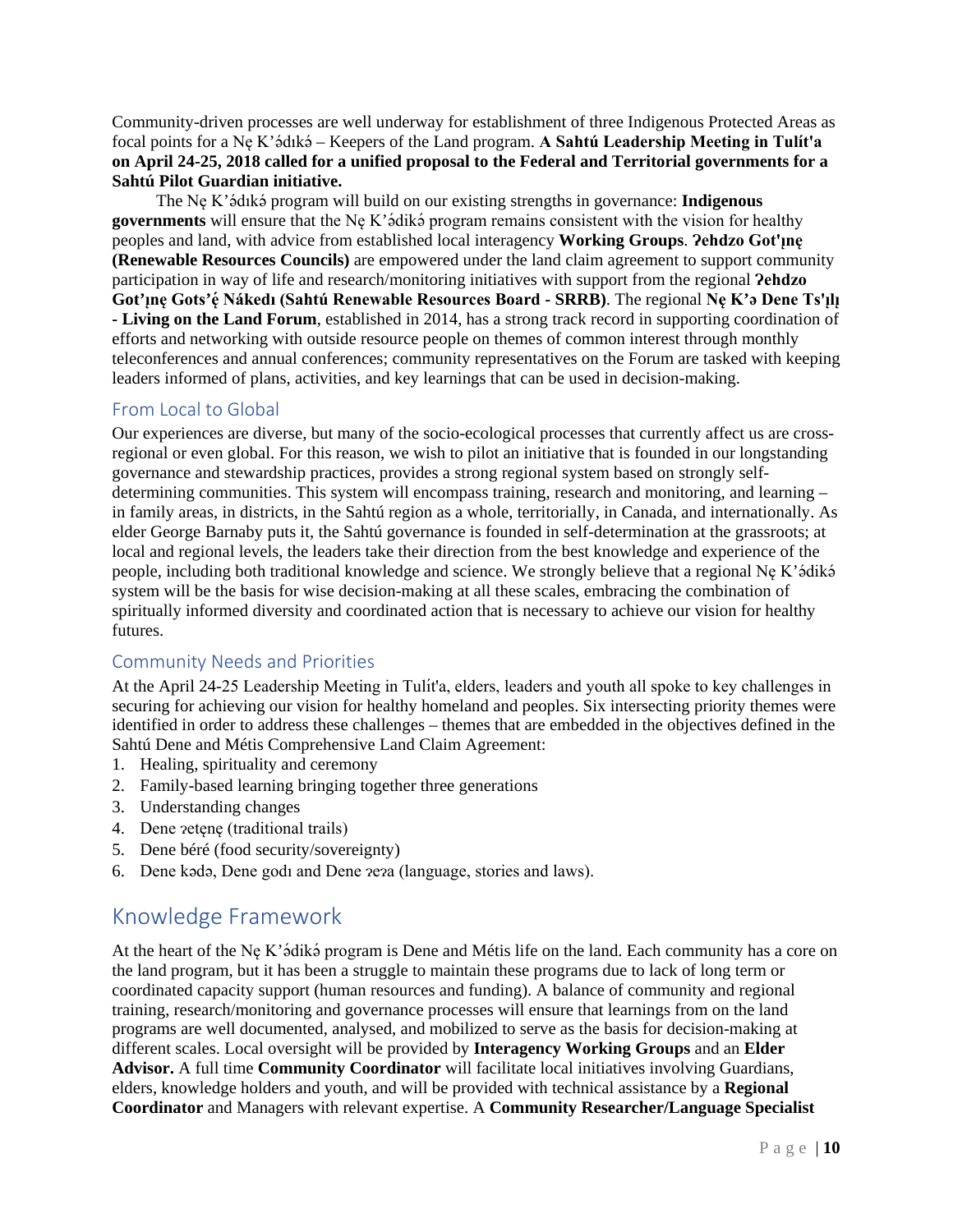will provide expertise in designing and undertaking collaborative/traditional knowledge research and education in the community and during on the land camps, and along with specialised **Focus Groups** will address key questions and interpret results of Guardian fieldwork.

### <span id="page-10-0"></span>A Network of Committed Partners

The strength of program is evidenced by the partners who will be involved in a partnership-based approach. It will be led by the **Sahtú Dene Council**, with direction from community Elders, land users, youth and the Guardians who will form the backbone of the program.

Sahtú communities have already established strong **partnerships with university, government and non-governmental organisations** that will be enhanced through the new Guardian initiative. In particular, long term collaborations with NWT Environment and Natural Resources (Sahtú and Head Offices), Canadian Wildlife Service/Environment and Climate Change Canada, Fisheries and Oceans Canada, the Indigenous Leadership Initiative, Tides Canada, Canadian Parks and Wilderness Coalition, and a variety of universities – notably University of Alberta, University of Toronto and Wilfrid Laurier University.

GNWT is committed to providing significant in-kind support to the initiative, including through staff time and leveraging of existing programs that may support program efforts. GNWT has worked with Sahtú communities on a variety of collaborative, community-based initiatives, including the NWTwide Community-based Water Quality Monitoring Program, so partnerships have been established. The leadership also anticipates inviting a number of federal agencies, including Environment and Climate Change Canada, who have established relationships and monitoring initiatives in the community.

A number of major multi-year letters of intent and proposals have been submitted to various funding sources for combined traditional knowledge and scientific research, including two proposed Network Centre of Excellence programs (ArcticNet/ULaval and the Canadian Mountain Network/UAlberta), as well as the Global Water Network/USaskatchewan, and the Natural Science and Engineering Research Council (NSERC)/TrentU Strategic Initiative. Proposals of this scope are indicators of extensive and **rigorous collaborative priority setting and strategic planning** and will play an important role in providing focus and rigour to local and regional Guardian activities.

# <span id="page-10-1"></span>Community Programs

Each community program is centred on a proposed Indigenous Protected Area, brought together under the umbrella of the Nę K'ádiká program. Activities will include Guardian fieldwork, traditional knowledge and collaborative research and education with knowledge holder and youth focus groups in the community and at on the land camps, monthly Interagency Working Group meetings, and participation in regional, territorial and national Guardian networking activities. The following are focal points of each program.

### <span id="page-10-2"></span>Déline (Déline Got'ine): Proposed Tsá Túé Indigenous Protected Area

Déline's program in the Sahtú (Great Bear Lake) watershed is founded in the strategic plan for the new Tsá Túé International Biosphere Reserve, the first Indigenous-nominated Biosphere Reserve recognized by UNESCO and the largest in North America, encompassing approximately  $9,331,300$  hectares<sup>[2](#page-10-3)</sup>. The Biosphere Reserve partners with Saoyúé-?ehdacho National Historic Site to conduct annual on the land activities with researchers, elders and youth, with cabins already constructed at Nǫ́ore? (Deerpass Bay) and Tłáado (Cloud Bay). Déline pioneered community caribou conservation planning in Canada with their approved *Belare Wile Gots'ę́ ?ekwę́ – Caribou for All Time plan. Core questions relate to changing* barren-ground caribou ecology and news that the thermocline of their giant lake is rapidly changing, affecting their food staples, cisco, whitefish and trout.

<span id="page-10-3"></span> <sup>2</sup> [tsatue.ca](http://www.tsatue.ca/)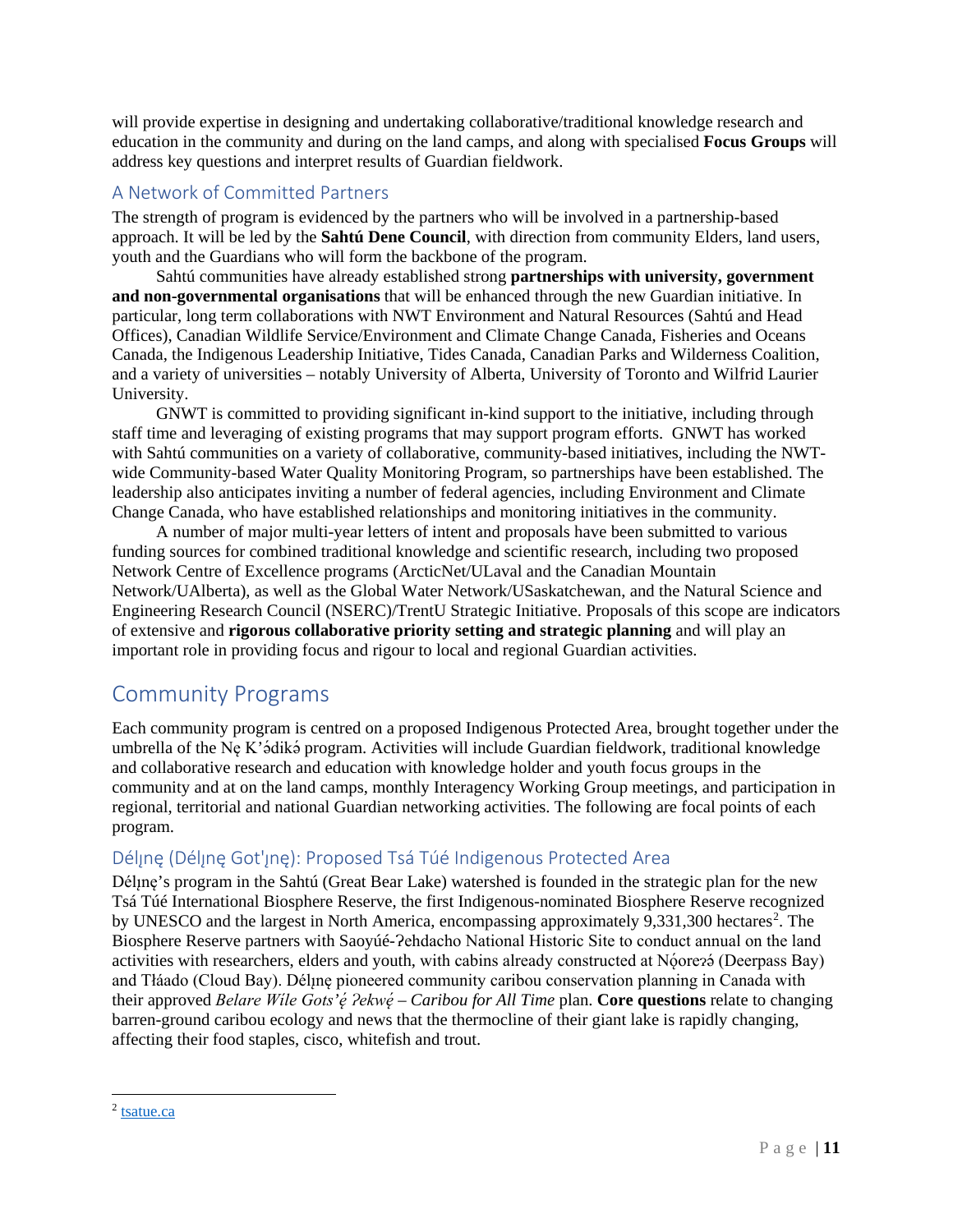# <span id="page-11-0"></span>Rádelįhkó (K'áhsho Got'įnę): Proposed Ts'ude Nįlįne and Tu?eyeta Indigenous Protected

### Area

Rádelįhkǫ́ has long been working on protection of the proposed Ts'ude Nįlįne and Tuʔeyeta IPA, spanning approximately 1,010,000 hectares. The area is recognized by the Sahtú Land Use Plan (2013) as a Proposed Conservation Initiative, and is recognized by the Government of the NWT as one of eight Candidate Protected Areas<sup>[3](#page-11-3)</sup>. For generations, Ts'ude N<sub>1</sub>l<sub>l</sub>ne and Tuzeyeta has been used for trapping, hunting, fishing and camping – evidenced by many archaeological, burial and historic sites. A critical wetland that filters millions of litres of water per day, it is a key migratory bird terrestrial habitat site, and provides excellent nesting, brood rearing and staging habitat for ducks, geese and loons. **Core questions**  investigate water quality and waterfowl diversity in the wetlands, and the role of fish camps in K'áhsho Got'ing food security, wellbeing, and monitoring systems.

## <span id="page-11-1"></span>Tulít'a/Tłegóhłı (Shúhtaot'ıne, K'áalo Got'ıne, Daho Got'ıne), and Ross River (Tu Łidlini Dena): Proposed Nío Nę P'ęnę Indigenous Protected Area

Since 2014, Tulít'a and Tłególh have been collaborating with Tu Łidlini and diverse partners in development of the Nío Nę P'enę́ – Trails of the Mountain Caribou conservation plan<sup>[4](#page-11-4)</sup>, which includes a large Indigenous Protected Area encompassing K'á Tǝ́ (Willow Flats) and Proposed Conservation Initiative areas<sup>[5](#page-11-5)</sup> critical mountain caribou habitat bordering Náats'<sub>1</sub>ch'oh National Park Reserve in the NWT, as well as the Tu Łidlini area in the Yukon, for a total of approximately 5,000,000 hectares. This is an exciting cross-boundary initiative in shared traditional territory, part of the Canadian Mountain Network, a proposed Network Centre of Excellence<sup>[6](#page-11-6)</sup>. Core questions relate to the definition of range boundaries and ecological "edge" interactions in the context of climate change, the nature of Indigenous environmental governance instruments in the mountains, and the interdependence of ecological and cultural diversity.

# <span id="page-11-2"></span>What This Program would Mean for the Sahtú Region, GNWT & Canada

There are many expected benefits that will emerge from this program. Many partners stand to benefit from this innovative, land-based approach to collaboration. For example, the program can:

- *Strengthen family cohesion* the approach is take families out on the land together, to learn together and strengthen relationships; family support networks can be a social determinant of health.<sup>[7](#page-11-7)</sup>
- *Create opportunities for language and knowledge transmission* Through stories, teachings of traditional skills, place names and more, the program will create space for Elders and knowledge holders to pass on wisdom and language to promote and maintain Dene Ts'<sub>l</sub> li (Dene ways of life)<sup>[8](#page-11-8)</sup>.
- *Create space for healing* Being on the land and connecting to culture can support healing, including from intergenerational trauma, and can contribute to overall wellbeing<sup>[9](#page-11-9),10</sup>.
- *Braid knowledge systems:* On-the-land activities can create an organic and decolonized space for Indigenous knowledge and applied science to come together to monitor and track conditions and

<span id="page-11-9"></span><sup>9</sup> Ibid.

<span id="page-11-3"></span> <sup>3</sup> <http://www.enr.gov.nt.ca/en/services/conservation-network-planning/tsude-niline-tueyeta>

<span id="page-11-4"></span><sup>4</sup> [http://srrb.nt.ca/index.php?option=com\\_content&view=article&id=378&Itemid=1739](http://srrb.nt.ca/index.php?option=com_content&view=article&id=378&Itemid=1739)

<span id="page-11-5"></span><sup>5</sup> Recognized under the approved Sahtú Land Use Plan.

<span id="page-11-6"></span><sup>6</sup> [canadianmountainnetwork.ca](http://canadianmountainnetwork.ca/)

<span id="page-11-7"></span><sup>7</sup> World Health Organization, 2018. Available at: http://www.who.int/hia/evidence/doh/en/

<span id="page-11-8"></span> $8$  Rice, F., et. al., 2017, From Dene Keda to Dene Ts'ılı: Rethinking resurgence in the Sahtú Region, Northwest Territories.

<span id="page-11-10"></span><sup>&</sup>lt;sup>10</sup> GNWT, 2015. Strong Cultures, Strong territory: GNWT Culture and Heritage Framework.